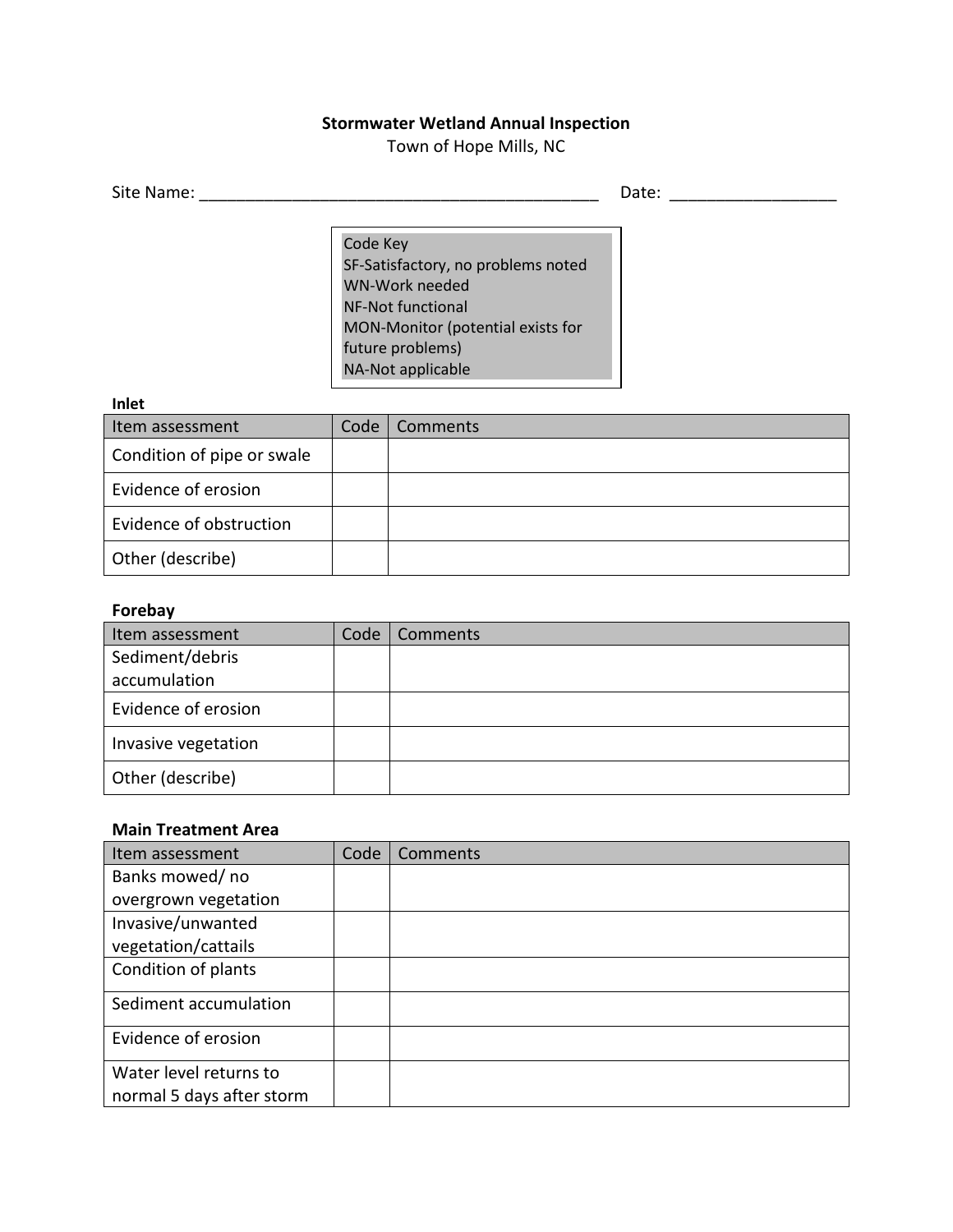| event            |  |
|------------------|--|
| Other (describe) |  |

# **Perimeter/Side Slopes**

| Item assessment        | Code | Comments |
|------------------------|------|----------|
| Debris/sediment        |      |          |
| accumulation           |      |          |
| Evidence of erosion    |      |          |
| Woody vegetation       |      |          |
| Banks/surrounding area |      |          |
| mowed                  |      |          |
| Other (describe)       |      |          |

# **Outlet**

| Item assessment            | Code | Comments |
|----------------------------|------|----------|
| Obstructed pipe/trash      |      |          |
| rack/orifice               |      |          |
| Condition of pipe or swale |      |          |
| Evidence of erosion        |      |          |
| Condition of rip rap       |      |          |
| Condition of emergency     |      |          |
| spillway                   |      |          |
| Other (describe)           |      |          |

## **Miscellaneous**

| Item assessment           | Code | Comments |
|---------------------------|------|----------|
| Clear of trash and debris |      |          |
| Condition of              |      |          |
| valves/mechanical devices |      |          |
| Embankment inspected for  |      |          |
| dam safety                |      |          |
| Evidence of routine       |      |          |
| maintenance               |      |          |
| Other (describe)          |      |          |